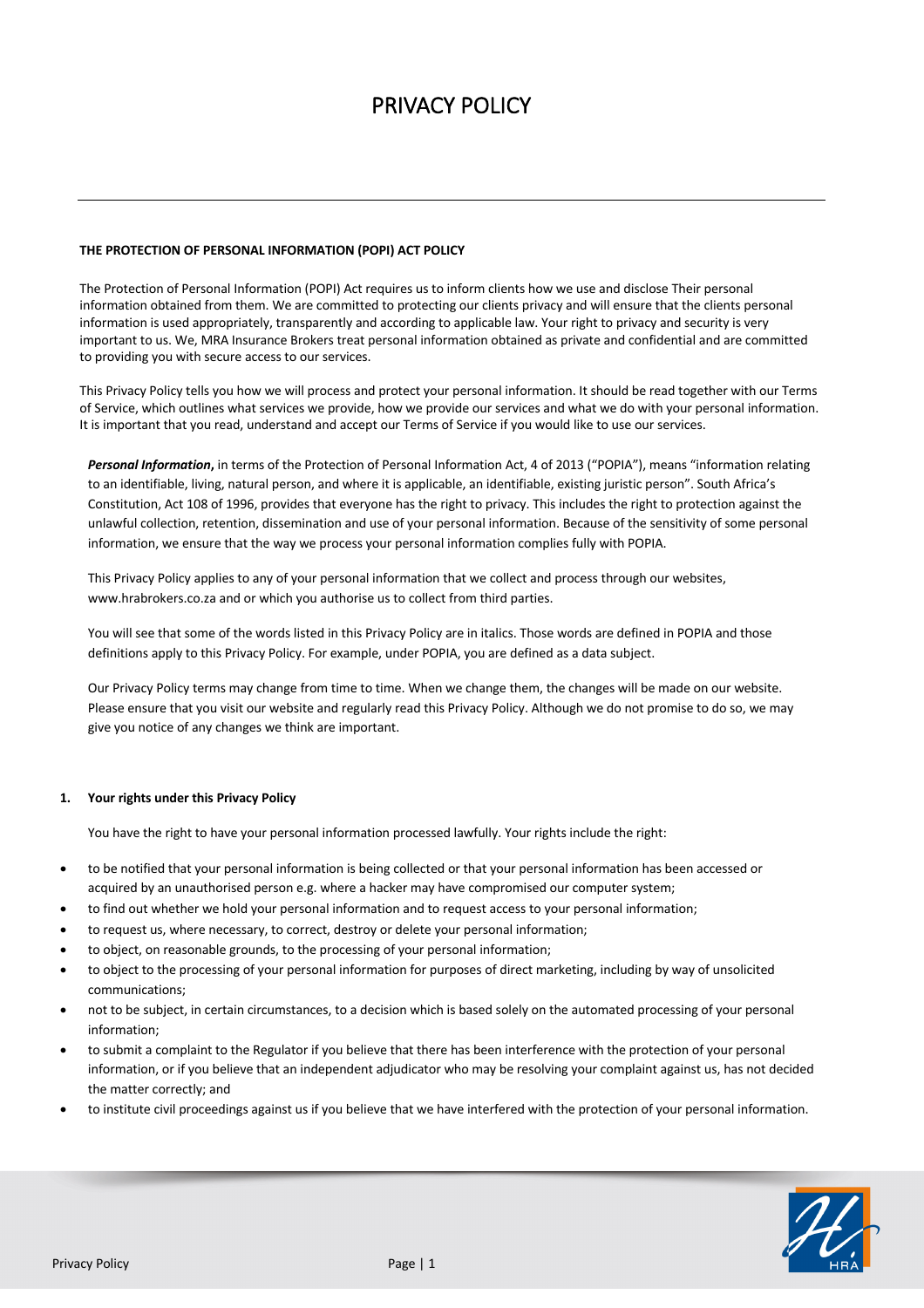# **2. Types of personal information collected and how we collect it.**

We collect and process clients personal information mainly to provide our clients with access to the services and products of the providers with whom we have contractual agreements in place and to help us improve our services to our clients. The type of information we collect may depend on the need for which it is collected and will be processed for that specific purpose only. Where possible, we will inform the client what information is required to be provided to us and what information is optional.

We collect and process your personal information mainly to provide you with access to our services and products (and all other activities and processes incidental thereto), to help us improve our offerings to you and for certain other purposes explained below. The type of information we collect will depend on the purpose for which it is collected and used (processed). We will only collect information that we need for that specific purpose.

## **Examples of the personal information that we collect are as follows (but it is not limited to the examples provided):**

Some of your information that we hold may include, your first and last name, identity number, email address, a home, postal or other physical address, other contact information, your title, birth date, gender, marital status, details of a driving license, occupation, qualifications, past employment, residency status, insurance (including previous insurance and claims experience), income, expenditure, family history, medical information, telephone recordings of conversations, emails, your banking details, premiums paid and information relating to claims and other investigations (including reports and photos).

We collect information **directly from you**, where you provide us with your personal details, for example when you purchase a product or services from us or when you submit enquiries to us or contact us. Where possible, we will inform you what information you are required to provide to us and what information is optional.

#### **We also collect information about you from other sources as explained below.**

With your consent, we may also supplement the information that you provide to us with information we receive from other companies such as Product Providers or other Financial Services Providers, in order to offer you a more consistent and personalized experience in your interactions with us.

# **We will not intentionally collect and process the personal information of a child unless we have the permission of a competent person**. The examples of Collection are summarized below (but it is not limited to the examples provided) –

- Our computer systems,
- Our website,
- Insurance, Customer Due Diligence and other Proposal and Application Forms,
- Previous and current Insurance or other Policies or Schedules
- Claim Forms
- Telephone Calls,
- Emails,
- Credit Reference Agency via the relevant Product Provider/s,
- Business Partners such as Product Providers, Assessors, Brokers etc.
- Social Media Platforms such as What's Up, Face Book etc.

#### **3. How we use your information**

Given our aim to provide you with ongoing financial services, we would like to use your information to keep you informed about other financial products and services which may be of particular interest to you. You may also give and withdraw consent and tell us what your communication preferences are.

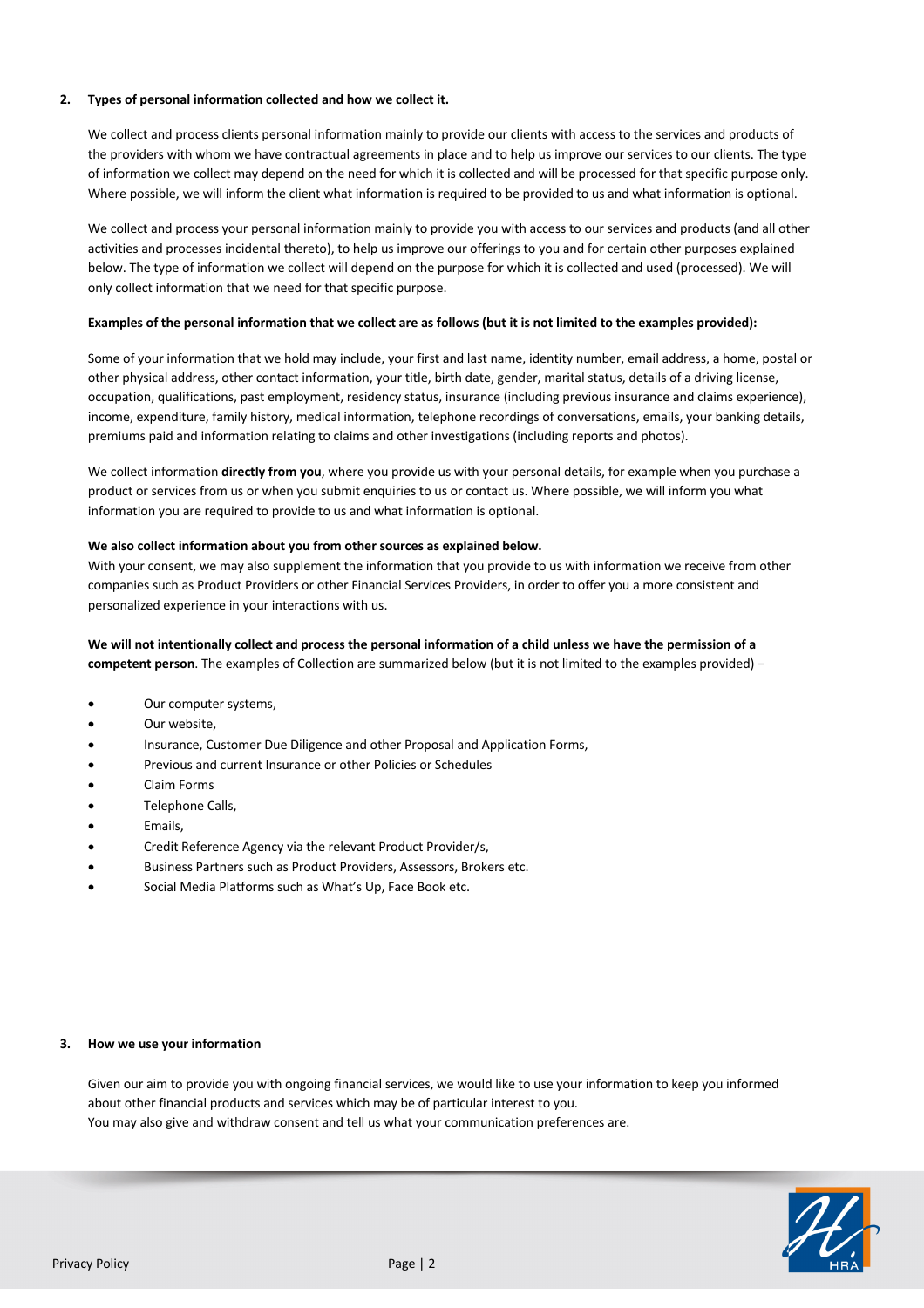We do not and will not sell personal information to a third party. We may disclose your personal information to our service or product providers who are involved in the delivery of products or services to you. We have agreements in place to ensure that they comply with these privacy terms.

#### **We may share your personal information with, and obtain information about you from (read with examples of collection):**

- Third parties for the purposes listed above, for example contracted product providers or insurers, astute, credit reference and fraud prevention agencies, law enforcement agencies, banks etc.,
- Other insurers to prevent fraudulent claims,
- Other companies (as mentioned above) when we believe it will enhance the services and products, we can offer to you, but only where you have not objected to such sharing,
- Other third parties from whom you have chosen to receive marketing information.
- Third parties or services providers such as IT providers, system administrators, collection agencies etc. that enables us to operate as a Close Corporation, a Financial Services Provider and an Accountable or Non-Accountable Institution.

## **4. How consent is obtained**

In order to use our services, you need to accurately complete an number of internal forms and documents available from us. These forms requires that you to provide us with certain personal information which includes, but is not limited to, your names, email address, your identity number, proof of address, contact numbers, and proof of banking. We also obtain your consent when you complete the forms allowing us to proceed with the business transaction.

#### **5. How we use your personal information**

## **5.1 The personal information that we collect from you will be used to provide the following services:**

We will use your personal information only for the purposes for which it was collected or agreed with you, note examples below (but it is not limited to the examples provided):

- To provide our products or services to you, to carry out the transaction you requested and to maintain our relationship,
- For underwriting purposes,
- To assess and process claims and to take recovery action,
- For collection of premiums via Collection Agencies
- To conduct credit reference searches or verification (including credit scoring, assessment and management)
- To confirm and verify your identity for security purposes and update your details,
- To perform customer due diligence or enhanced customer due diligence processes as required by the money laundering and terrorist financing legislative framework.
- For operational purposes, and where applicable, credit scoring and assessment and credit management,
- For purposes of claim checks,
- For the detection and prevention of fraud, crime, money laundering or other malpractice,
- For debt tracing or debt recovery,
- To conduct market or customer satisfaction research or for statistical analysis,
- Resolving complaints,
- For audit and record keeping purposes, and
- In connection with legal proceedings.

We will also use your personal information to comply with legal and regulatory requirements or industry codes to which we subscribe, or which apply to us, or when it is otherwise allowed by law. We will only transfer your personal information outside the borders of South Africa with your consent and where the privacy legislation is of a high standard. We do not use your personal information for marketing purposes without your consent.

#### **6. Retention, amendment, and destruction of personal information**

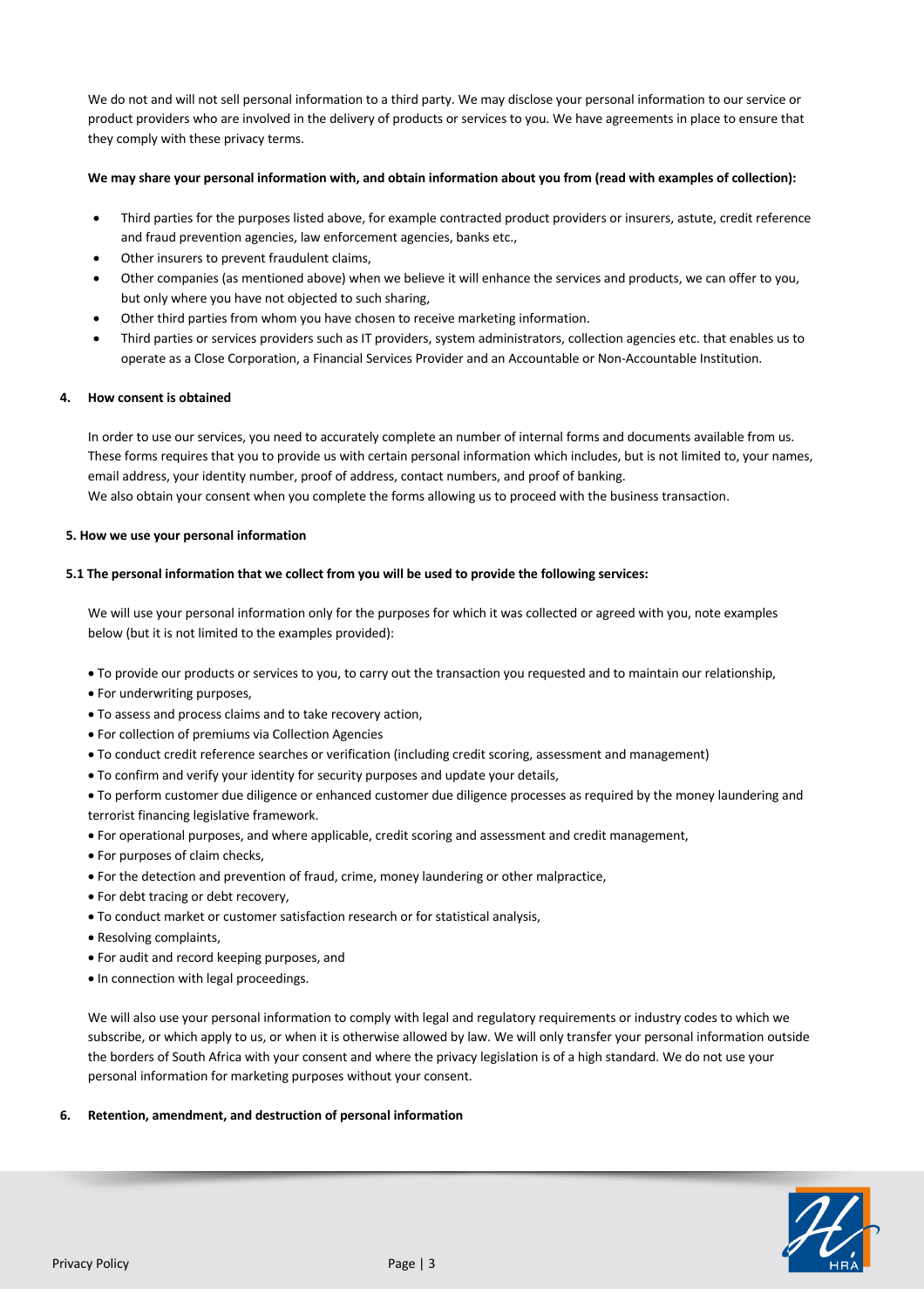We only retain your personal information for a period necessary to achieve the purpose we collected it for, unless the longer retention of your personal information is required or authorised by law. Once we 5 have achieved that purpose we will, as soon as reasonably practicable, destroy or delete the record of your personal information in accordance with the provisions of POPIA.

We are legally obliged to provide adequate protection for the personal information we hold and to stop unauthorized access and use of personal information. We will, on an ongoing basis, continue to review our security and risk management controls and related processes to ensure that your personal information is secure.

## **Our risk management (security) policies and procedures cover:**

- Physical security,
- Computer and network security,
- Access to personal information,
- Secure communications,
- Security in contracting out activities or functions,
- Retention and disposal of information,
- Acceptable usage of personal information,
- Governance and regulatory issues,
- Monitoring access and usage of private information,
- Investigating and reacting to security incidents.

When we contract with third parties, we impose appropriate security, privacy and confidentiality obligations on them (our confidentiality agreements) to ensure that personal information that we remain responsible for, is kept secure. We will ensure that anyone to whom we pass your personal information agrees to treat your information with the same level of protection as we are obliged to.

Personal Information is securely stored on administrative systems, computer systems, servers (in and outside South Africa), laptops, filing cabinets and one drive (cloud).

Your personal information is stored for a minimum of five years after the cancellation or termination of the transaction or business relationship in accordance with applicable legislation. We will take reasonable steps to destroy or de-identify your personal information when the law no longer requires us to retain or keep it.

It's important that your personal information is up to date and accurate.

#### **7. Transfer of personal information to third parties**

- 7.1. For us to carry out our obligations in terms of the services concluded between ourselves and you, we may need to pass your personal information on to third parties, such as our product providers. This Privacy Policy records your consent to us passing your personal information onto those third parties.
- 7.2. We will ensure that your personal information is processed in a lawful manner and that the third parties or we do not infringe your privacy rights. In the event that we ever outsource the processing 6 of your personal information to a third party operator, we will ensure that the operator processes and protects your personal information using reasonable technical and organisational measures that are equal to or better than ours.

#### **8. Where we store your personal information**

8.1. Protecting your personal Information is very important to us. We store your information on a Structured Query Language ("SQL") Database within Cloud hosted environments within a secure data centre, we ensure that all necessary best practice security is used to safeguard all access.

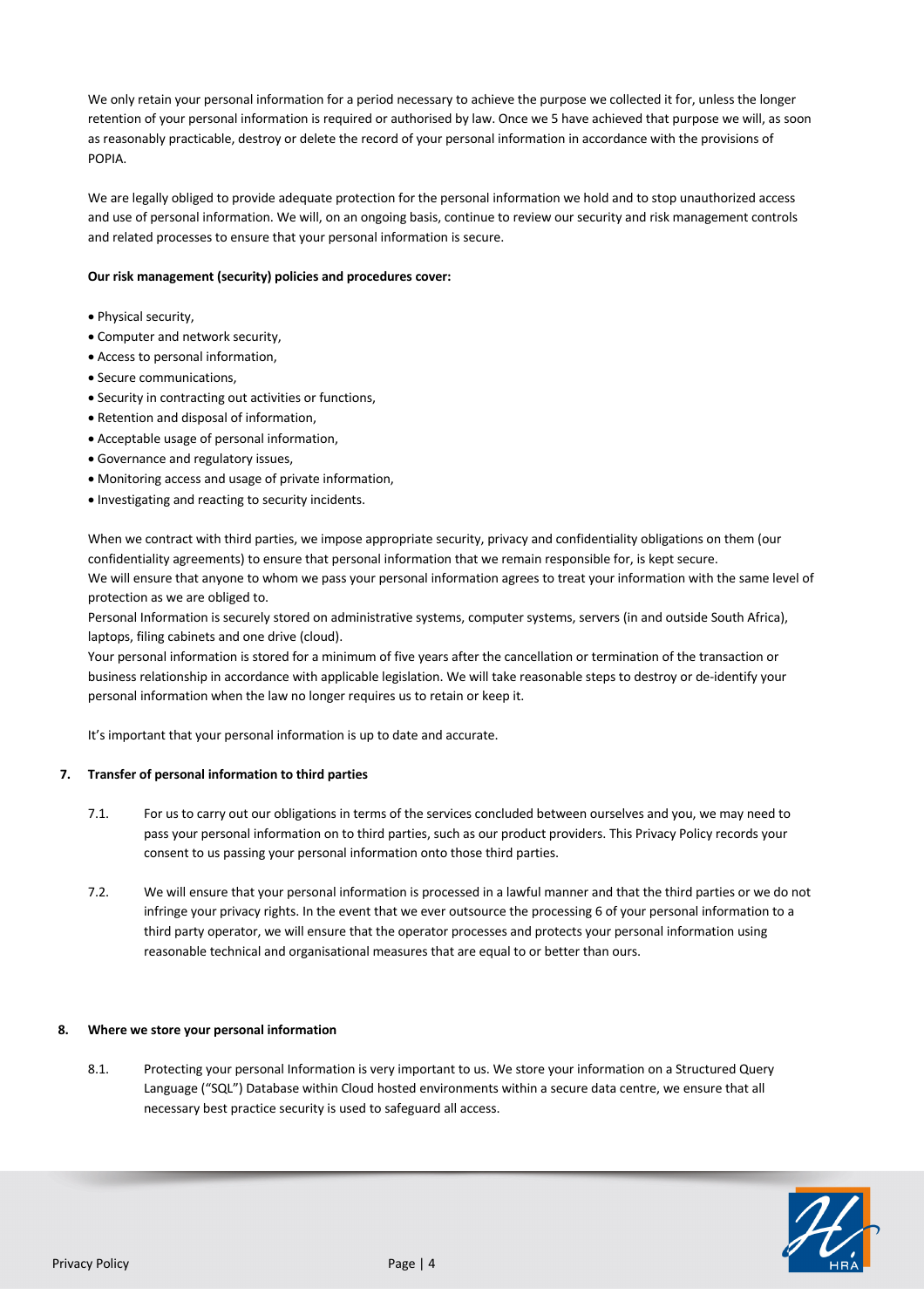#### **10. Transborder transfer of personal information**

- 9.1. We will not transfer any personal information collected from you outside the borders of South Africa.
- 9.2. In the event that we transfer or store your personal information outside South Africa, we will take all steps reasonably necessary to ensure that the third party who receives your personal information is subject to a law, binding corporate rules or binding agreement which provides an adequate level of protection.

## **10. Information Security**

- 10.1. We promise that we will secure the integrity and confidentiality of your personal information in our possession or under our control. We will do this by taking appropriate, reasonable technical and organisational measures to prevent loss of, damage to or unauthorised destruction of your personal information; and unlawful access to or processing of your personal information.
- 10.2. We have installed firewall network security systems to protect all your personal information that is stored in the cloud and on our premises. We have put in place managed security services which maintain and manage our firewalls and servers.
- 10.3. We have also restricted the number of persons who can access your personal information to only our staff members that are required to work on your personal information.
- 10.4. While we will take every reasonable measure to protect your personal information, it is very important that you maintain control over your account and or information. You should prevent anyone from accessing your account or information by not disclosing your account details i.e. usernames, passwords or any information associated with your account.

#### **Policy amendments**

We may amend and/or update these standard terms and conditions at any time. Users are encouraged to frequently check our website for the purposes of familiarizing themselves with these standard terms and conditions, particularly in so far as they relate to the protection of personal information. Users acknowledge and agree that it is their responsibility to review these standard terms and conditions periodically and become aware of any amendments and/or updates.

# **11. The law governing this privacy policy.**

This privacy policy is governed by the laws of the Republic of South Africa. Any dispute arising out of this privacy policy will be resolved in a South African court.

#### **Every person whose personal information we process has the following rights:**

- You have the right to request copies of your personal information, subject to the terms and conditions described in our Promotion of Access to Information ("PAIA") manual and our POPIA Policy which is available on request.
- You have the right to request that we correct any information you believe is inaccurate,
- You have the right to request that we erase your personal information, under certain conditions,
- You have the right to object to us processing your personal information, under certain conditions
- You have the right to lodge a complaint with the Information Regulator whose contact details is in our PAIA Manual and POPIA Policy.

If you wish to object to the processing of personal information or if you wish to request for correction or deletion of personal information, then please complete Form 1 or Form 2 at the end of this privacy notice.

#### **12. How to contact us**